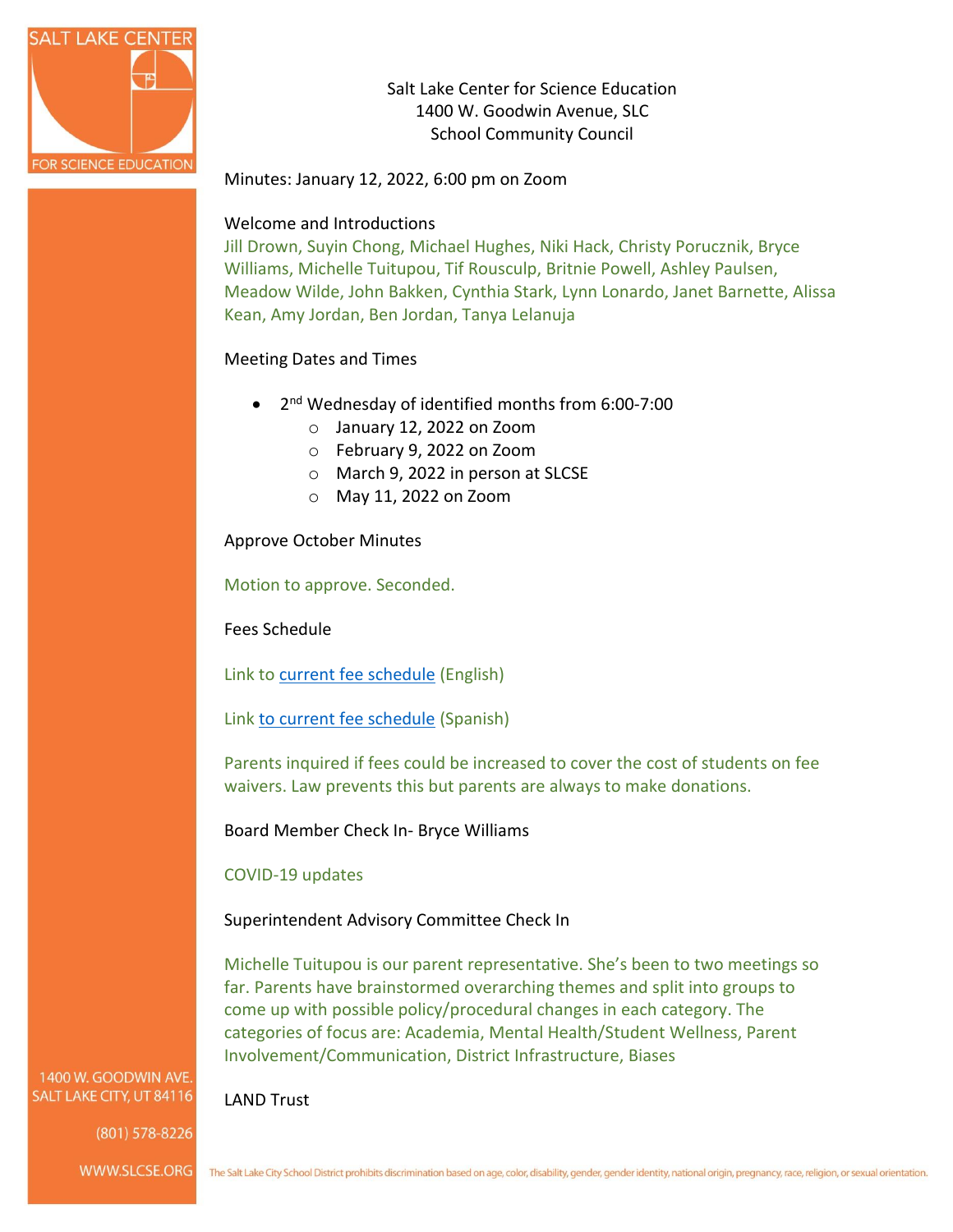In prior years the SCC has chosen to put the money in supporting part of a reading teacher's contract. This has allowed for additional sections of reading. SLCSE is also using other funds to pay for this teacher to have time to work on strengthening content area reading instruction for all teachers so that all teachers can grow in their skills and capacity to provide students opportunities to access curriculum while also supporting students in developing literacy skills in the different content areas. The data for students enrolled in our reading support classes shows that students have been making growth on the RI. Additionally, the majority of students made high growth, or exceeded the expected yearly growth within 6 weeks. This is both exciting and not something to get overly hyped on because students tend to make quick progress in the fall due to some summer slide and then progress the second half of the year is not quite as rapid.

As a school, we have set goals for students who are not on grade level for reading to make more than the expected growth by a minimum of 1.5 grade levels of reading in 1 year. When we finalize our midyear data we'll know where we are at for those goals.

Using LAND Trust to support literacy goals on our campus has worked well. Other ideas?

Students have expressed interest in having a library on campus.

Students have expressed a desire for more social emotional learning during the week.

Math scores are down. Could LAND Trust money be used to support bringing those scores back up? Math on the ACT did not drop.

A draft for LAND Trust will be written up and sent out. SCC will vote on LAND Trust in February or March.

#### Overnight Trips

A draft of 2022-2023 overnight trips was reviewed. Draft will go out to SCC. SCC will vote to approve in February or March.

### Parent Resources

Ashley shared resources for families.

<https://respons-ability.net/digital-parenting/> This is the resource for parent night. virtually and they can register here: REGISTER HERE: <https://respons-ability.easywebinar.live/event-registration-43>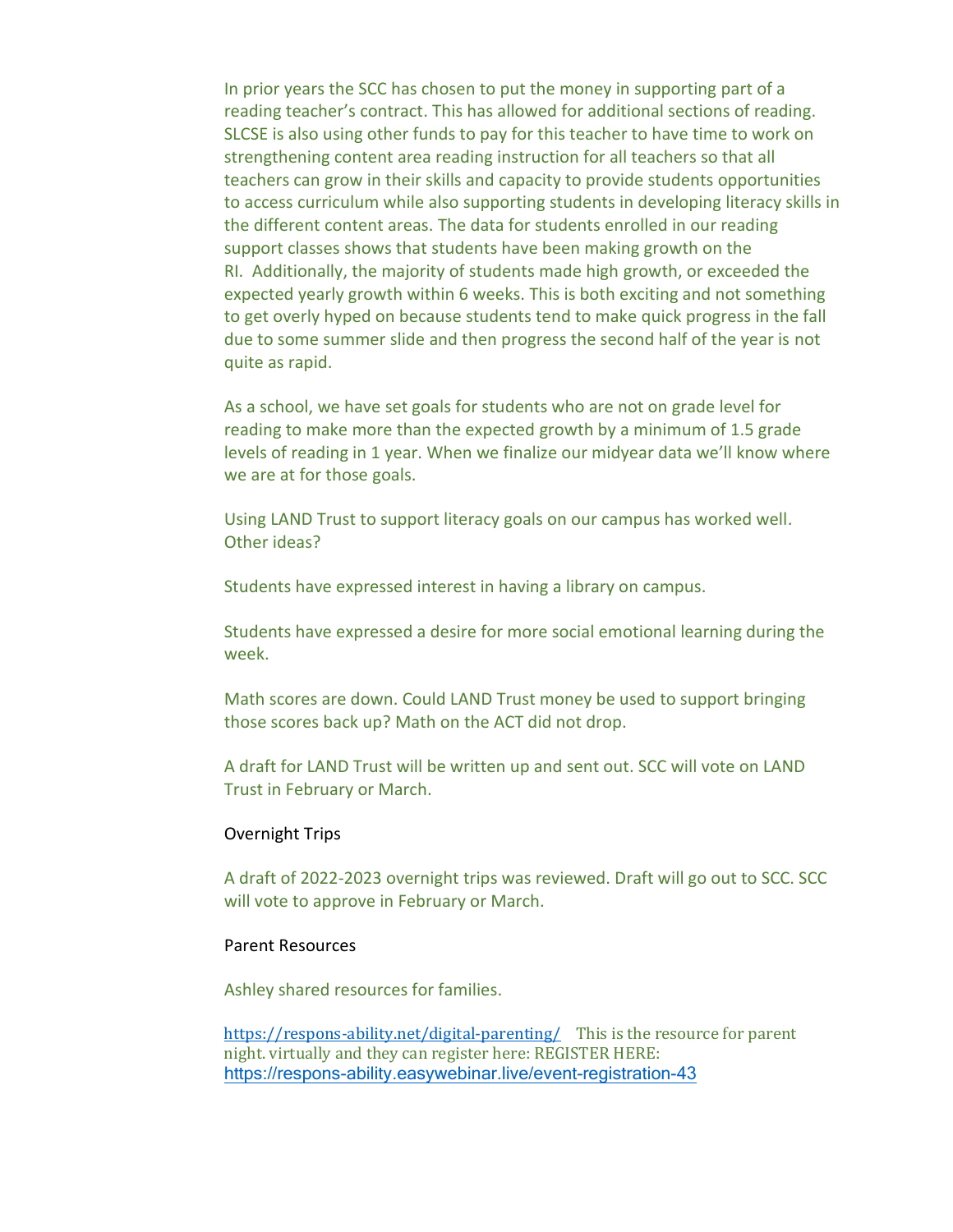<https://cookcenterforhumanconnection.org/> Mental Health and Well-Being website with a wide-range of resources

<https://parentguidance.org/> Specific to parenting. Offers support through online videos, classes, and therapists to help parents build skills/knowledge.

Sammi set up the Respons-ability Parenting night. It is on March 7th virtually for both SLCSE-RP and SLCSE-Bryant.

## School Report Card

Data should be accessible at this link: <https://utahschoolgrades.schools.utah.gov/>

Data is currently missing for SLCSE but the state is working to correct that.

|                                                          |                               | <b>ACHIEVEMENT</b> |            |             |                | <b>ENGLISH LEARNER PROGRESS</b> |                             |                                                          | <b>Post Secondary Readiness</b> |                |                               |                                               |
|----------------------------------------------------------|-------------------------------|--------------------|------------|-------------|----------------|---------------------------------|-----------------------------|----------------------------------------------------------|---------------------------------|----------------|-------------------------------|-----------------------------------------------|
| <b>SCHOOL</b>                                            | <b>Participat</b><br>ion Rate | Overall            | <b>ELA</b> | <b>Math</b> | <b>Science</b> | Overall                         | EL.<br>e<br><b>Progress</b> | EL.<br><b>Adequat Reaching</b><br><b>Proficien</b><br>cy | Overall                         | <b>ACT 18+</b> | 4-year<br>Graduati<br>on Rate | <b>Readines</b><br>s<br><b>Coursew</b><br>ork |
| <b>SLCSE</b>                                             | 99.4%                         | <b>Typical</b>     | 42.1%      | 22.6%       | 43.2%          | Developing 45.2%                |                             | 0.0%                                                     | Commend 73.8%                   |                | 100.0%                        | 67.3%                                         |
| <b>Indicator-Level Ratings</b><br><b>Display Graphic</b> |                               |                    |            |             |                |                                 |                             |                                                          |                                 |                |                               |                                               |
| <b>Display Label</b>                                     |                               | <b>Exemplary</b>   |            | Commendable | <b>Typical</b> |                                 | <b>Developing</b>           |                                                          | <b>Critical Needs</b>           |                |                               |                                               |

Another source to see school performance data:

<https://datagateway.schools.utah.gov/>

Issues of Interest- Jill/Suyin

- School Safety
- Tardies
- Ways to proactively protect our book list at SLCSE

Updates from Admin/Upcoming Events

## COVID Updates

We are a school of under 1500 so our threshold is 30 positive cases and we will move to test to stay. This would mean we would work with the health department, they would come out and test students. Anyone positive would be sent home, anyone who doesn't have parent permission to test would need to go home. They would all quarantine/isolate for 5 days and return with a mask. We have some KN95 masks and have more on the way so we are hoping during this surge we can provide kids who cannot provide their own a KN95. Teachers